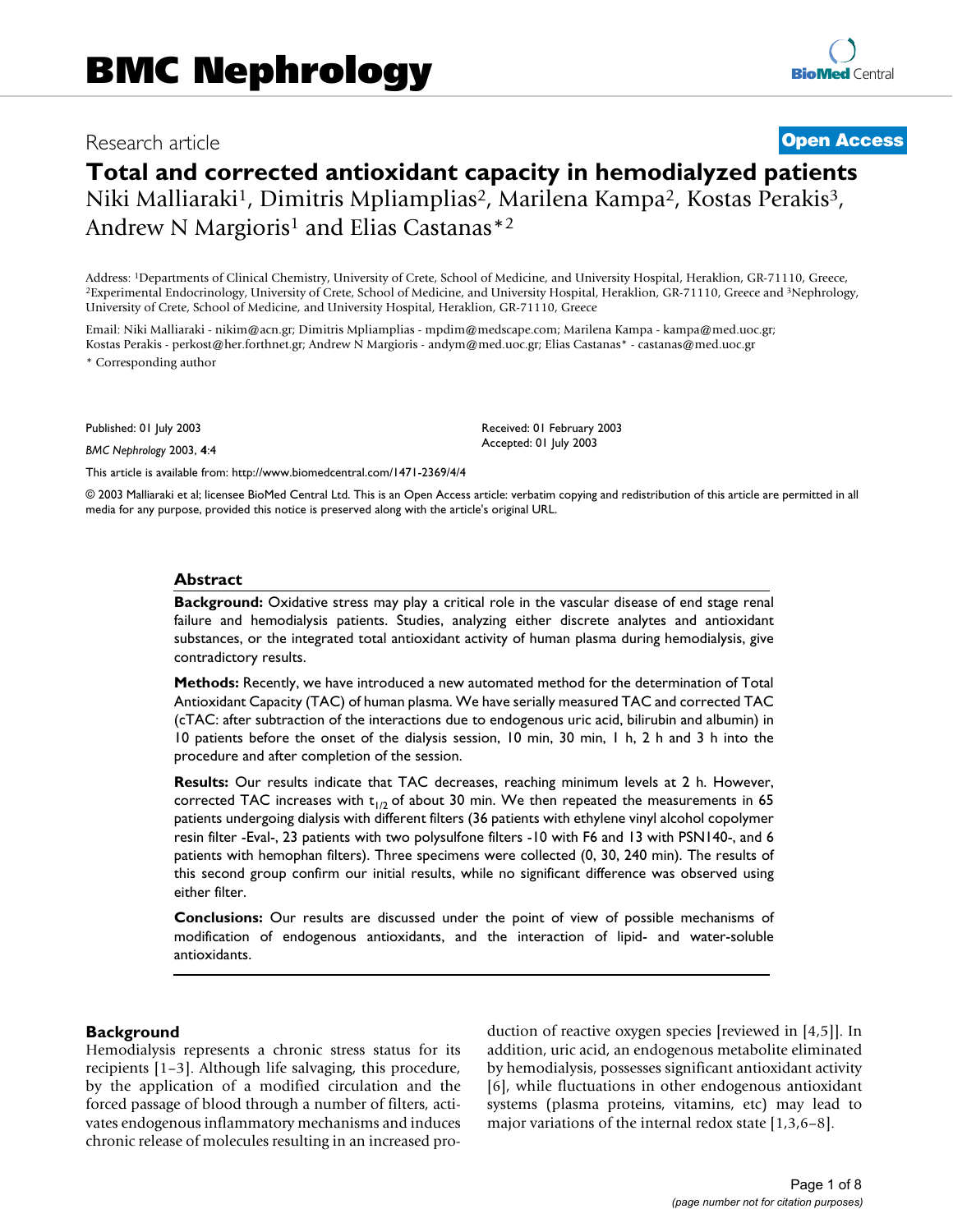Circulation of oxidative molecules has been incriminated in protein, carbohydrate and lipoprotein oxidation and the generation of an increased arterial deposit, leading ultimately to atherosclerosis [9,10]. Indeed, accelerated development of atherogenesis and a number of vascular episodes characterize patients with chronic renal failure subjected to hemodialysis. In these patients oxidative stress relies on three major components: (1) The dialysis membrane, (2) the microbial contamination or pyrogen content of the dialysate, (3) the possible prooxidant effect of a number of metabolites, found at high concentrations in the patients' plasma, including uric acid [11].

Cross-sectional studies of dialysis patients reveal that, while traditional cardiovascular risk factors (hypertension, hypercholesterolemia) do not discriminate as well as in the general population, markers of inflammation and protein-calories malnutrition are highly correlated with cardiovascular mortality. Interesting hypotheses have been advanced, linked to the presence of oxidant stress and its sequelae as a unifying concept of cardiovascular disease in uremia [12]. A number of preventive strategies have been recently introduced, during and after hemodialysis, in order to counteract vascular disease. They include administration of antioxidant vitamins, the use of new biocompatible filters, presumably less immunogenic, and the addition of vitamin, hormone or trace metals in the patients' diet [1,2,13–23]. Nevertheless, although it is generally accepted that oxidative stress may result from dialysis therapy, no direct evidence exists confirming this hypothesis. A number of reports, either measuring specific analytes or enzymes [8,15,22,24–30], or estimating the total antioxidant activity of the plasma [1– 3,6,7,9,26,29,31,32] give contradictory and non-conclusive results.

Recently, we have introduced a new automated method for the estimation of the plasma total antioxidant capacity [33]. This method is based on the inhibition of oxidation by plasma of an exogenously added marker (crocin) by an added pro-oxidant (ABAP). In this respect, it integrates the totality of circulating pro- and antioxidants, and gives a rough (although accurate) estimate of the antioxidant status of plasma at a given moment. In addition, we have also corrected these results for a number of analytes, directly affecting redox potential, thus introducing the concept of "corrected antioxidant capacity". We have used this assay in order to evaluate changes of the antioxidant capacity of patients during a cycle of hemodialysis. Our results indicate that, although the total antioxidant capacity of hemodialyzed patients shows a decrease during the procedure, the corrected antioxidant capacity increases, indicating that counterbalancing mechanisms might occur in human plasma, equilibrating the loss of uric acid and other antioxidant metabolites.

# **Methods**

### *Patients and controls*

Ten patients dialyzed with an ethylene vinyl alcohol copolymer resin (Eval) filter were analyzed. Seven samples were obtained from each patient, before the initiation of dialysis, 30 min, 1, 2 and 3 hours into the session and upon its completion. Sixty-five additional patients were examined (32 males [age range 15–91 years, mean 62.7, median 54.3 years] and 34 females [age range 26–88 years, mean 60.9, median 55.7 years]) and 56 volunteer blood donors on a normal diet (38 males and 18 females, age range 21–52 years, median 43.5 years). Polysulphone dialysis membranes were used on 23 patients (F6: 10 patients and PSN140: 13 patients), hemophan membranes on 6 (GFS 12 Plus) and ethylene vinyl alcohol copolymer resin filters (Eval 1.6 or 1.3) on 36. Dialysis age varied from 1 to 13.3 years (mean  $\pm$  SE 6.0  $\pm$  0.4 years, median 5.2 years). No significant changes among the different groups were found. Renal failure was due to diabetes (4 cases), polycystic kidney disease (8 cases), vasculitis (4 cases), tuberculosis (1 case), chronic pyelonephritis (4 cases), interstitial nephritis (2 cases), chronic glomerulonephritis (1 case), glomerulosclerosis (2 cases), hypertension (2 cases), while 37 patients were refered to the hospital with renal failure of unknown cause. All patients received non-steroid antiinflammatory, Vitamin B, and erythropoietin treatment. An informed consent was obtained from all participants in the study. Three samples (times 0, 30 and 240 min) were withdrawn from each patient, while a single sample was obtained from each blood donor on  $K_3$ -EDTA. Plasma was immediately separated by centrifugation (2000 g, 4°C), aliquoted and stored at -80°C until assayed.

## *Determination of TAC*

Plasma total antioxidant capacity (TAC) was measured on an Olympus AU-600 chemistry analyzer using the TAC kit, described previously [33] (Medicon SA, Gerakas, Greece). Briefly, antioxidants in the sample inhibit the oxidation (bleaching) of crocin from ABAP [2,2-Azobis- (2-amidinopropane) dihydrochloride] to a degree that is proportional to their concentration. The assay was performed at  $37^{\circ}$ C in the following steps: 2 µl of sample, calibrator or control were mixed with 250 µl of crocin reagent (R1) and incubated for 160 s. Subsequently, 250 µl of ABAP (R2) were added and the decrease in absorbance at 450 nm was measured 256 s later. Values of TAC were expressed as mmol/l of Trolox (a hydrophilic Vitamin E derivative) equivalents. During the initial validation of the TAC assay [33] we found that uric acid, bilirubin, and albumin accounted for 0.11, 0.11, and 0.01 mmol/mg of the antioxidant capacity, respectively. Subtraction of these interferences from the TAC value results in the calculation of corrected TAC (cTAC), an estimate of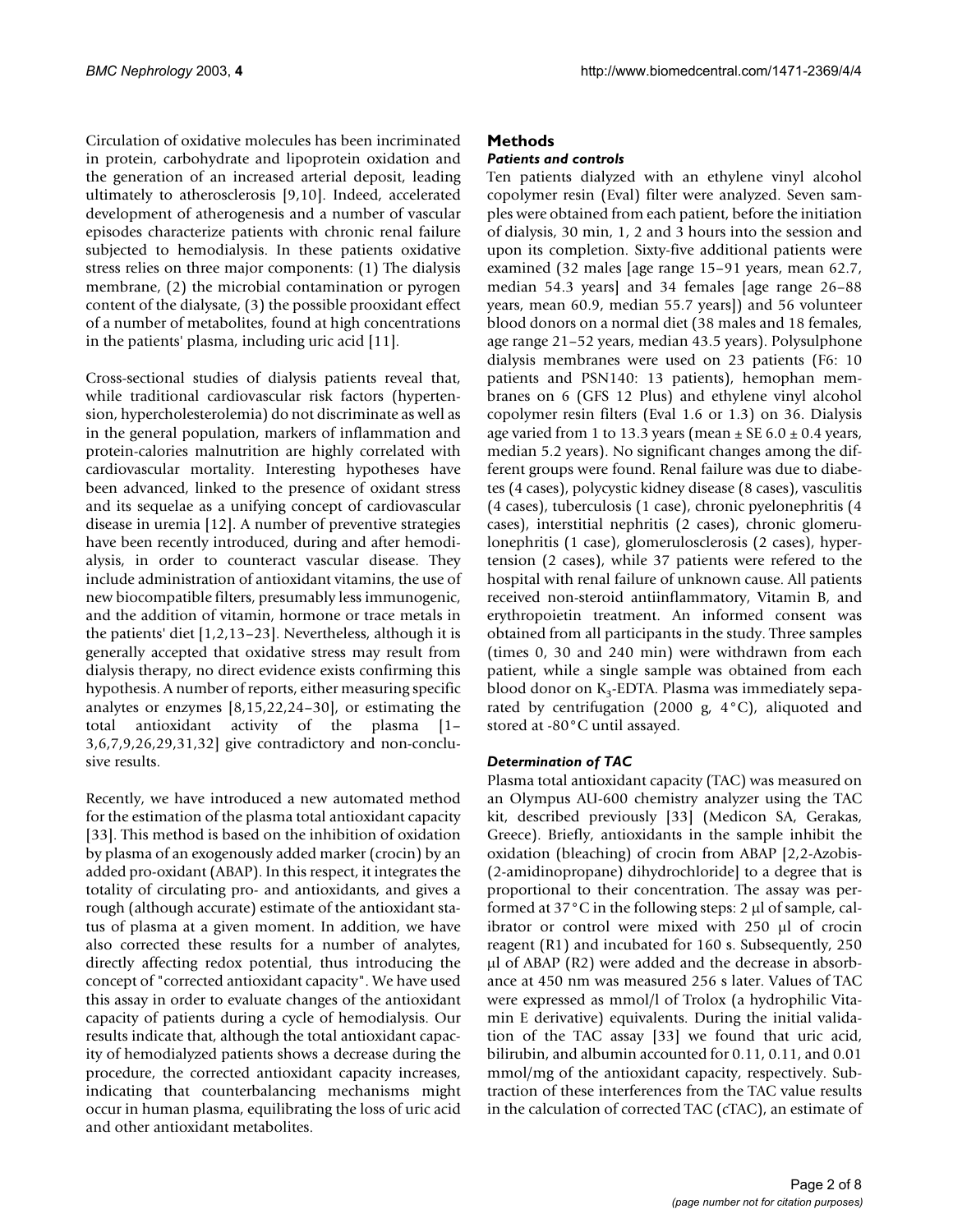the redox state attributed, mainly to circulating exogenous antioxidants.

#### *Routine clinical chemistry*

Plasma uric acid, albumin, total and direct bilirubin, cholesterol, HDL-cholesterol and triglycerides were determined on an Olympus AU-600 chemistry analyzer using Olympus reagents provided by Medicon SA (Gerakas, Greece), as follows: uric acid OSR6136, albumin OSR6102, total bilirubin OSR6112, direct bilirubin OSR6111, cholesterol OSR6116, HDL-cholesterol OSR6187 and triglycerides OSR6133. LDL-cholesterol was estimated by the Friedewald equation [LDL-cholesterol = total cholesterol - (HDL-cholesterol + triglycerides/ 5)], when triglyceride values were <400 mg/dl. For the group of ten patients dialyzed with Eval membranes, a full blood count (white blood cells, polymorphonuclear cells, hemoglobin concentration, hematocrit value) accompanied all serial measurements.

#### *Statistics*

Statistical analysis of data was performed by the use of the SyStat v 10.0 program (SPSS Inc, Chicago, IL). Group differences were compared at each data point using ANOVA with the Bonferroni correction for small data sets. The residual variance was used as a common estimate of the Standard Error, and group means were therefore compared by the Student's t-test. The Origin v 5.0 program (MicroCal, Northampton, MA) was used for curve fitting.

#### **Results**

#### *Metabolite variation during dialysis*

Kinetics of a number of analytes during dialysis is presented in Figure [1](#page-3-0). Uric acid concentrations decrease during dialysis, following an exponential decay curve with  $t_{1/2}$  $2$  of 104 min. Albumin, on the other hand presents a gradual increase during dialysis, following an exponential growth curve, with  $t_{1/2}$  of 101  $\pm$  12.8 min, due to hemoconcentration, as reflected by the hematocrit count. In contrast, minor changes of bilirubin were found during the dialysis cycle. Cholesterol on the other hand, as well as HDL and LDL cholesterol present minor changes during the dialysis cycle. A slight increase of triglycerides was observed, due probably to the feeding of subjects during hemodialysis.

#### *Total and corrected plasma antioxidant capacity during dialysis*

Figure [2](#page-4-0) presents the variation of TAC during dialysis, in the ten hemodialyzed patients. As expected, due to the presence of a number of endogenous metabolites dotted with antioxidant activity (for example uric acid) initial TAC values of hemodialyzed patients are high, as compared to those of control individuals. During dialysis however, these elevated values decrease, according to an

exponential decay model, with  $t_{1/2}$  of 24.8 min. Thereafter, they remain constant during the whole time of dialysis.

Corrected TAC is also depicted in Figure [2.](#page-4-0) As stated in our previous work [33], this calculated parameter represents the fraction of circulating antioxidants, after the elimination of interference of endogenous metabolites. Our previous work has shown that uric acid and bilirubin, and to a lesser degree albumin, are the major analytes interfering linearly with coefficients of 0.11, 0.11 and 0.01 mmol/L of TAC per mg/dL of each analyte respectively. We have therefore calculated the corrected TAC values in the same patients. As shown, corrected TAC increases during the dialysis procedure, following a sigmoidal curve, with  $t_{1/2}$ of 174 min. It is interesting to note that this value is slightly higher from the t<sub>1/2</sub> of uric acid decay (174  $\pm$  14.1 min, as compared to  $101.2 \pm 12.8$  min respectively).

Comparing TAC and corrected TAC values with those obtained in normal blood donors (depicted in Figure [2](#page-4-0) as up and down triangles respectively), it is observed that total TAC values are significantly decreased ( $t = 3.75$ ,  $p <$ 0.001) in hemodialyzed patients as compared to controls. In contrast, while initial corrected TAC values are significantly lower than those of controls  $(t = 2.97, p < 0.01)$ , they reach normal values at the end of dialysis.

#### *Effect of different dialysis filters on metabolites and TAC values*

Previous works have suggested that hemodialysis-related oxidative burden relies greatly on the dialysis membrane used. In this respect, as antioxidants might be consumed during a surge of oxidative molecules, TAC (as well as corrected TAC) might be decreased with the use of different membranes. We therefore attempted to investigate the effect of filters on TAC and corrected TAC values, in 65 patients (33 males and 32 females). Thirty-six patients were dialyzed using an ethylene vinyl alcohol copolymer resin (Eval) filter. In 10 and 13 patients, F6 and PSN140 polysulfone filters were used, respectively. Finally, 6 patients were dialyzed using a GFS12+ hemophan filter. The obtained results are presented in Figure [3.](#page-4-1) As shown, no significant differences were observed in any group (Kruskal-Wallis test statistics with  $p > 0.05$  in any case), indicating that at least the filters used in the present study do not modify drastically the redox state of patients, during the dialysis procedure.

#### **Discussion**

The primary defense against oxidative stress in extracellular fluids results from a number of low molecular weight antioxidant molecules being either water- (ex. ascorbic acid) or lipid-soluble (ex. Vitamin E). These antioxidants are either generated during normal metabolism (ex. uric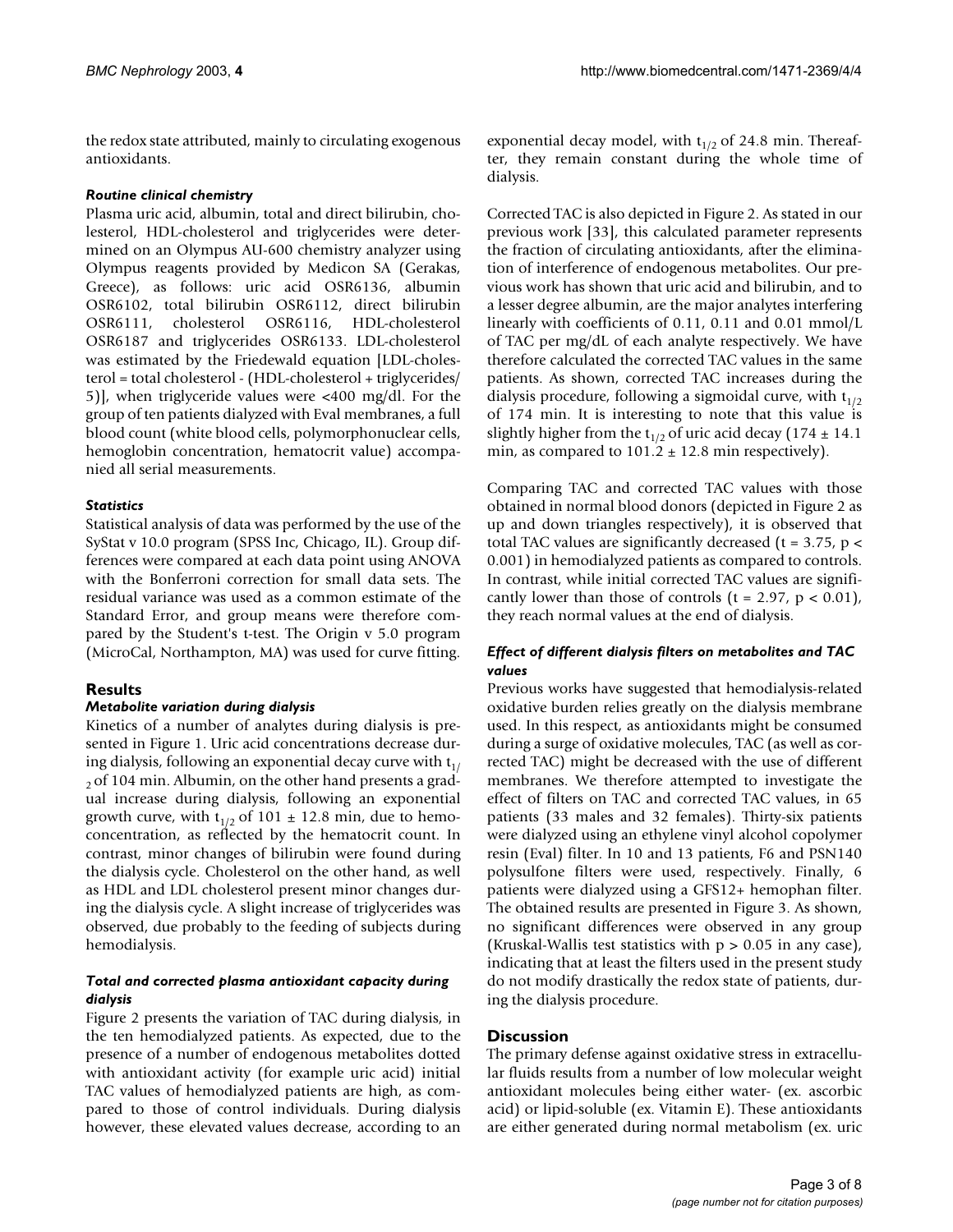<span id="page-3-0"></span>

**Figure 1** *Variation of uric acid, albumin, hematocrit, bilirubin and lipids during dialysis.* Data obtained from 10 dialysis patients *Variation of uric acid, albumin, hematocrit, bilirubin and lipids during dialysis* Data obtained from 10 dialysis patients. Mean ± SEM are depicted.

acid, bilirubin, albumin, thiols) or introduced in the body by the consumption of dietary products rich in antioxidants (olive oil, fruits and vegetables, tea, wine, etc) [34]. The sum of endogenous plus exogenous (food-derived) antioxidants represents the total antioxidant capacity of extracellular fluids. Changes of these antioxidants reflect their consumption during acute oxidative stress states. It should be noted that cooperation between different antioxidant pathways provides greater protection against attack by reactive oxygen or nitrogen radicals, compared to any single compound. Thus, the overall antioxidant capacity may give more relevant biological information compared to that obtained by the measurement of individual biomarkers, as it considers the cumulative effect of all antioxidants present in plasma and body fluids [35]. A theory has recently been proposed, taking into account the redox potentials of exogenous and endogenous antioxidants. It postulates a cascade of reactions, in which following an oxidative stress, a lesser antioxidant is generated from a more potent one. Through this cascade, interactions among the lipid and the aqueous phases could be established [36].

A great variety of methods have been proposed for the assay of total antioxidant activity or capacity of serum or plasma [reviewed extensively and critically in [34,35]]. They stress the fine distinction between antioxidant *activity* and antioxidant *capacity*: *Antioxidant activity* corresponds to the rate constant of a single antioxidant against a given free radical; a *ntioxidant capacity*, on the other hand, is the number of moles of a given free radical scavenged by a test solution, independently of the capacity of any one antioxidant present in the mixture [35]. In the case of plasma, being a heterogeneous solution of diverse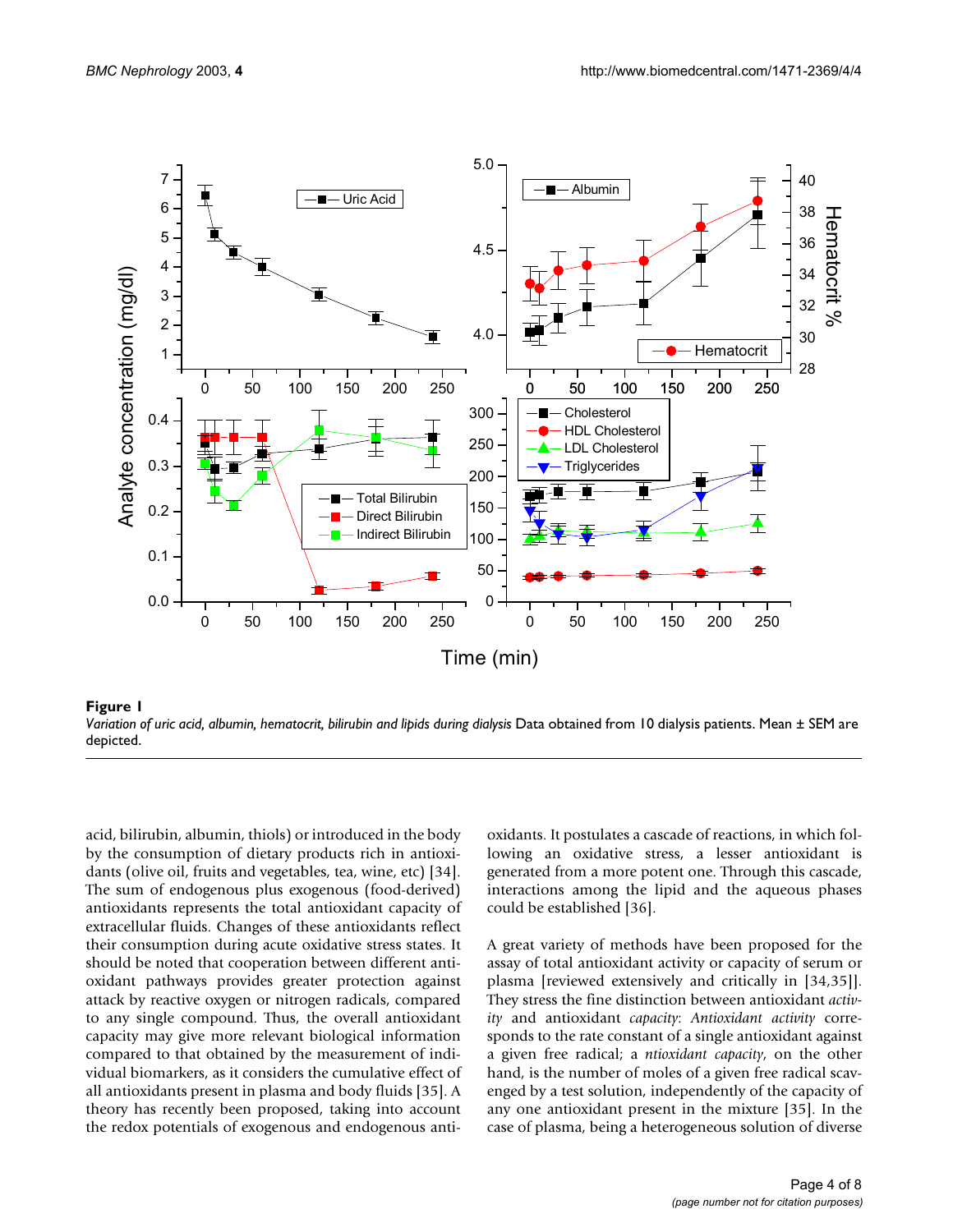<span id="page-4-0"></span>

**Figure 2** *Variations of TAC and correct* down arrows depict values obta *ed TAC during* ined in normal *dialysis.* blood donors Up and *Variations of TAC and corrected TAC during dialysis* Up and down arrows depict values obtained in normal blood donors. Mean ± SEM of 10 patients and 56 blood donors

antioxidants, the antioxidant status is better reflected by antioxidant capacity rather than activity alone. This capacity is a combination of all redox chain antioxidants, including several analytes such as thiol bearing proteins, and uric acid. It thus appears that plasma antioxidant capacity is rather a concept than a simple analytical determination. Indeed, an increase of antioxidant capacity of plasma indicates absorption of antioxidants and improved *in vivo* antioxidant status [37], or the result of the activation of an adaptation mechanism to oxidative stress. It should be noted that, due to the contribution of diverse metabolites to the antioxidant capacity of human plasma, its increase may not necessarily be a desirable condition. Indeed, in some cases, such as renal failure (uric acid), icteric status (bilirubin), hepatic damage (hypoalbuminemia) the increase or decrease of several metabolites modifies plasma antioxidant capacity, a situation returning to physiological values after correction of the underlying disease [38]. In addition, high concentration of a number of metabolites, including uric acid, can lead to prooxidant effects, introducing a further decrease of the plasma antioxidant capacity [11]. Recently, we have introduced a new automated method for the assay of the plasma antioxidant capacity, based on the bleaching of crocin. This method (the TAC assay) gives an estimation of the integrated plasma antioxidant capacity. Furthermore, we also determined the interference of a number of endogenous analytes, such as uric acid, and bilirubin, which have been found to produce a major interference of TAC, while albumin results in a smaller interference [33]. The subtraction of these interferences in TAC assay resulted in the calculation of corrected TAC, cTAC repre-

<span id="page-4-1"></span>

#### *Effect of different filters used in different analytes and TAC levels.* patients under dialysis **Figure 3** *dialysis on the* Parameter variation in 65 *concentration of*

*Effect of different filters used in dialysis on the concentration of different analytes and TAC levels* Parameter variation in 65 patients under dialysis. 23 patients were dialyzed with polysulphone dialysis membranes (F6: 10 patients and PSN140: 13 patients), 6 patients with hemophan membranes (GFS 12 Plus) and in 36 patients ethylene vinyl alcohol copolymer resin filters (Eval 1.6 or 1.3) were used. Mean ± SEM of vaues.

senting the amount of antioxidant capacity due to the action of (mainly) exogenous antioxidants.

In the present work, we have assayed simultaneously TAC and the concentrations of these analytes during a single episode of hemodialysis. Although uremic plasma is almost unique in its concentration of numberless metabolites and toxins, identified or unknown, measurable or not, the concept of the TAC assay, measuring the inhibition of an exogenously added oxidant makes the assay suitable for the identification of the antioxidant capacity of uremic plasma. Concerning cTAC, we are aware that the subtraction of the interaction of albumin, bilirubin and uric acid only, may not take into account other (known or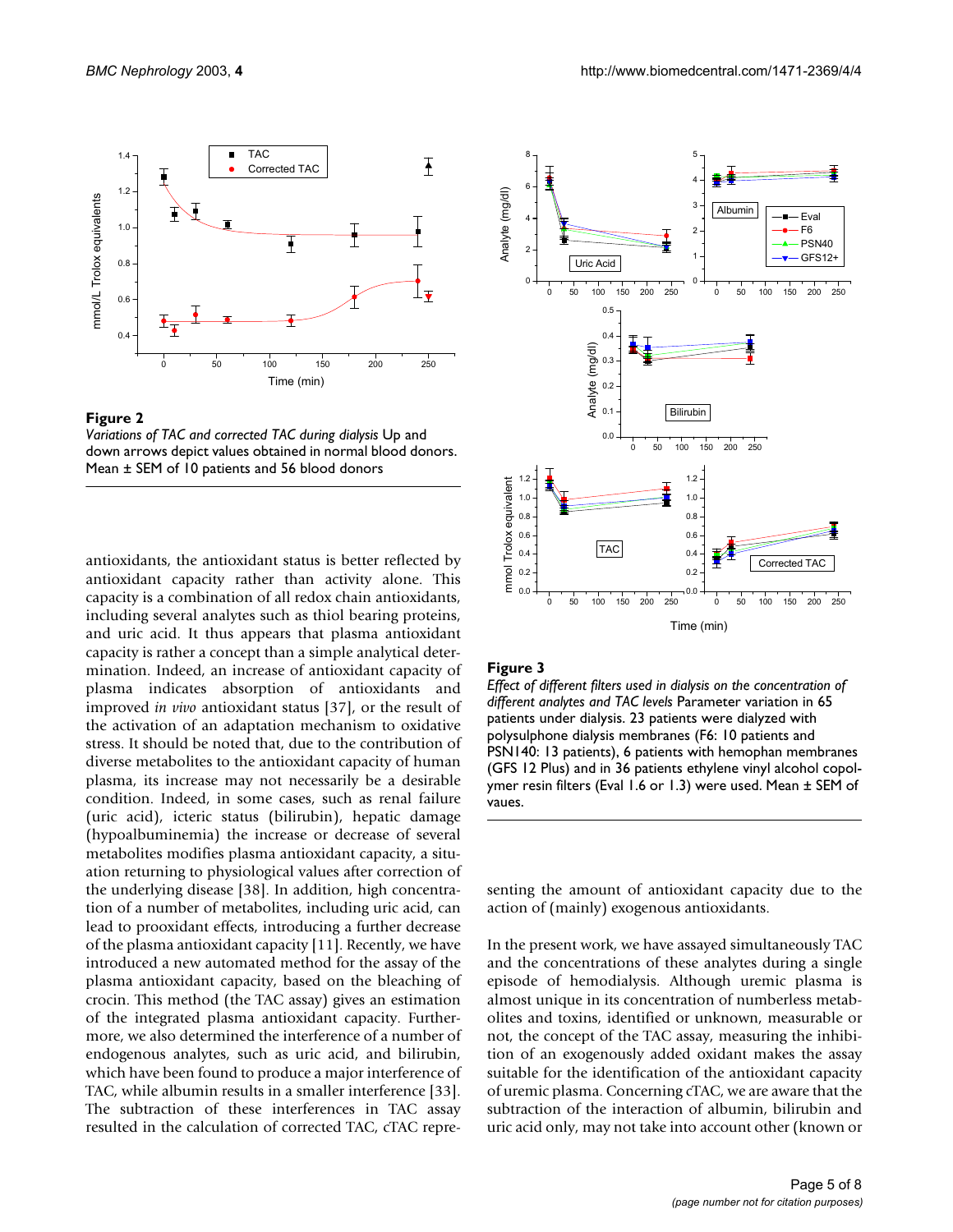unknown) endogenous metabolites and toxins with a proper antioxidant or prooxidant activity. Therefore, the results concerning the cTAC measurements must be considered as indicative. In addition, a number of medications may influence the plasma antioxidant capacity. Nevertheless, an almost similar medication regime was followed by the parients' group. Therefore, the effect of medication (if any) on the results of the TAC assay, may be considered as constant.

Major modifications of a number of endogenous metabolites were observed during dialysis. Namely, uric acid is rapidly eliminated, with  $t_{1/2}$  of 101 min (Figure [1\)](#page-3-0), while albumin plasma concentration is increased  $(t_{1/2} 21 \text{ min})$ probably due to the hemoconcentration during dialysis. Bilirubin, on the other hand, follows a biphasic pattern with an initial decrease (possibly due to elimination) followed by an increase due to hemoconcentration. Lipids do not present major variations during the dialysis episode studied, with the exception of triglycerides due to the feeding of patients. As significant changes were not observed, the implication of lipids on the TAC assay was omitted. Total TAC measurements present equally major changes, following those of the above analytes. Indeed, results presented in Figure [2](#page-4-0) show that the plasma antioxidant capacity of patients is higher before than during or after a session of dialysis. This can be due to the elimination of a number of metabolites, such as uric acid and bilirubin (Figure [1](#page-3-0)). In this respect our results are similar to those presented in previous reports, in which a comparable decrease of plasma antioxidant capacity was observed during renal dialysis [2,3,8–10,15,26,32,39,40]. Total TAC was found to increase later in hemodialysis, most probably due to either hemoconcentration [31], adaptation [41], or to a possible exchange of antioxidants between the lipid and aqueous phases [36]. Whether urate by itself and other analytes, at the concentrations encountered in dialysis patients and in the milieu of uremic plasma, exert a pro-oxidant [11] or antioxidant effect remains a matter of debate.

Calculation of the corrected TAC appears to provide a better estimate of the actual antioxidant activity of the organism, especially in cases such as renal dialysis, in which major fluctuations of endogenous metabolites and the elimination of a number of toxins occur. Indeed, as shown in Figure [2](#page-4-0), the curve of corrected TAC is different from that of TAC. Specifically, a gradual increase of plasma antioxidant capacity is observed, with  $t_{1/2}$  of about 30 min. Various explanations for these results could be proposed: (1) Water elimination during dialysis causes increased concentration of endogenous antioxidant substances [31]. (2) Elimination of uric acid modifies the equilibrium between oxidized and reduced states of endogenous and exogenous antioxidants [41,42]. (3) It

has been recently proposed that elimination of water-soluble metabolic antioxidants (bilirubin, uric acid) modifies the equilibrium of lipid- and water-soluble antioxidants [36]. (4) The presumed "antioxidant effect" of hemodialysis, detected here by cTAC, has also been attributed to the plasma glutathione increase by hemodialysis [25,43,44].

Redox state in uremic patients undergoing dialysis is rather confused. Several reports provide possible pathophysiological explanations of the observed changes in redox state and antioxidant status. It appears that patients with malnutrition and a low plasma albumin concentration have significantly reduced plasma antioxidant capacity due to the diminished availability of thiol groups [45]. Serologic evidence of an activated inflammatory response has been reported [46], as well as the contribution of phagocytes and cytokines to increased production of ROS [47–50]. Several lines of evidence indicate that further oxidative modification of retained solutes in the uremic milieu (ex. β2 microglobulin, homocysteine, cysteine) may potentiate their pathogenicity [51–53]. Dialytic therapy, which acts to reduce the concentration of oxidized substrates, improves the redox balance [12,54]. However, processes related to repetitive extracorporeal dialytic therapies (prolonged use of catheters for vascular access, use of bioincompatible dialysis membranes) can incite further inflammatory and oxidative stimuli (via complement and leukocyte activation), thus contributing to a proatherogenic state [55,56].

Our data, presented in Figure [3](#page-4-1) indicate that no major changes in both analytes and TAC are observed with the use of modern filters. It has already been reported that hemodialysis decreases the oxidation levels of plasma protein-associated thiol groups [51]. It would be of interest to measure TAC and cTAC in patients dialyzed with vitamin E-modified membranes. It should be noted, however, that even with the use of vitamin E-modified filters, results on oxidative stress markers can be confounding.

In conclusion, our data suggest that although during hemodialysis several factors contribute to the generation of oxidative radicals, the organism is able to successfully resist the flood of oxidative substances. Oxidation and peroxidation reactions of renal failure patients must be reevaluated under this point of view, taking into account the auto-oxidation of excess antioxidants, as was recently reported for vitamin C and tocopherols [57–60], rather than a decrease of the plasma antioxidant capacity. Nevertheless, more extensive studies must be performed, taking into acoount the possible abrupt change of the plasma oxidative status at the end of dialysis, or the hours following it [12].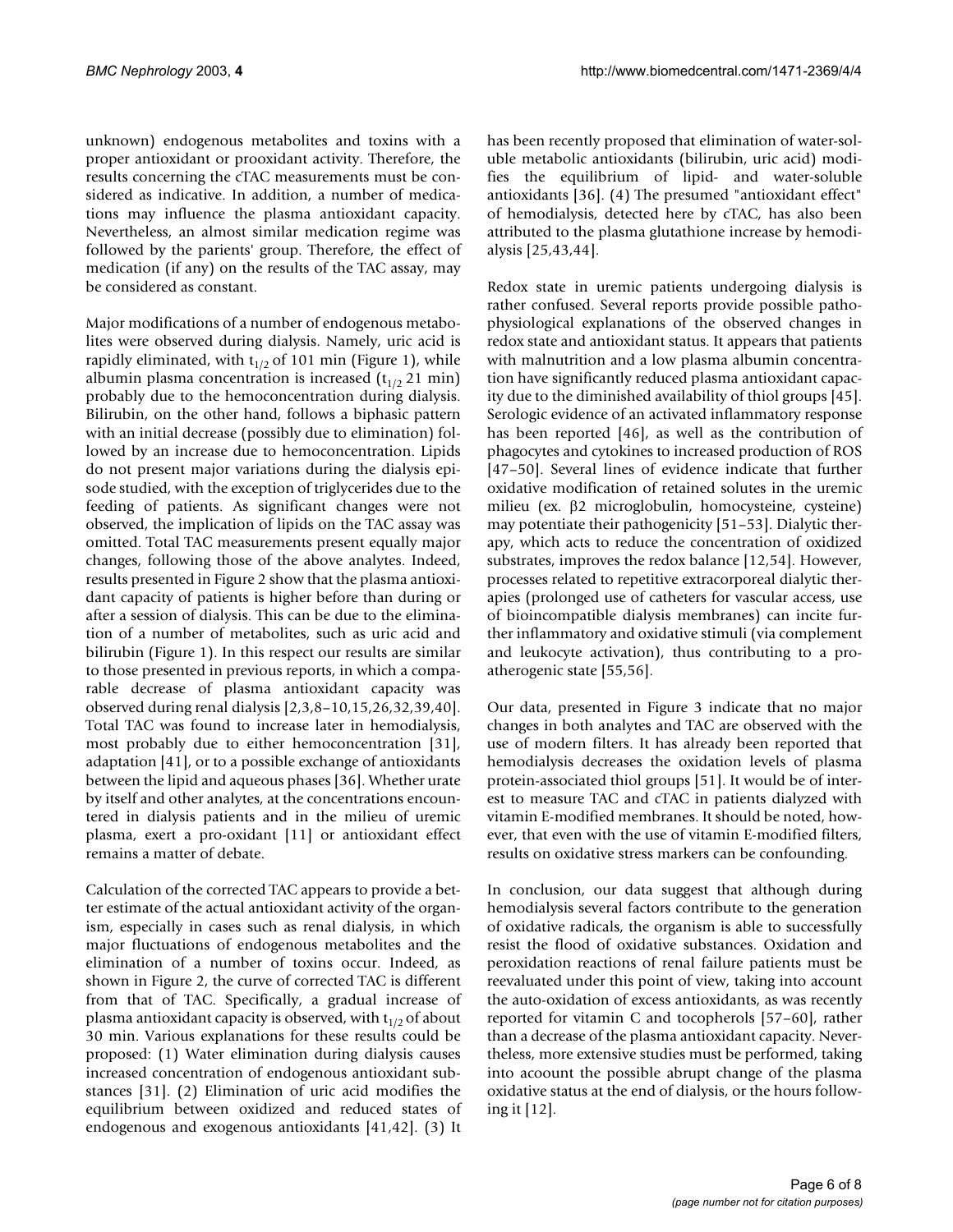#### **References**

- Bonnefont-Rousselot D, Lehmann E, Jaudon MC, Delattre J, Perrone B and Rechke JP: **[Blood oxidative stress and lipoprotein oxidiz](http://www.ncbi.nlm.nih.gov/entrez/query.fcgi?cmd=Retrieve&db=PubMed&dopt=Abstract&list_uids=11096149)[ability in haemodialysis patients: effect of the use of a vita](http://www.ncbi.nlm.nih.gov/entrez/query.fcgi?cmd=Retrieve&db=PubMed&dopt=Abstract&list_uids=11096149)[min E-coated dialysis membrane](http://www.ncbi.nlm.nih.gov/entrez/query.fcgi?cmd=Retrieve&db=PubMed&dopt=Abstract&list_uids=11096149)** *Nephrol Dial Transplant* 2000, **15:**2020-2028.
- 2. Eiselt J, Racek J, Trefil L and Opatrny K Jr: **[Effects of a vitamin E](http://www.ncbi.nlm.nih.gov/entrez/query.fcgi?cmd=Retrieve&db=PubMed&dopt=Abstract&list_uids=11453871)[modified dialysis membrane and vitamin C infusion on oxi](http://www.ncbi.nlm.nih.gov/entrez/query.fcgi?cmd=Retrieve&db=PubMed&dopt=Abstract&list_uids=11453871)[dative stress in hemodialysis patients](http://www.ncbi.nlm.nih.gov/entrez/query.fcgi?cmd=Retrieve&db=PubMed&dopt=Abstract&list_uids=11453871)** *Artif Organs* 2001, **25:**430- 436.
- 3. Fiorillo C, Oliviero C, Rizzuti G, Nediani C, Pacini A and Nassi P: **[Oxi](http://www.ncbi.nlm.nih.gov/entrez/query.fcgi?cmd=Retrieve&db=PubMed&dopt=Abstract&list_uids=9589802)[dative stress and antioxidant defenses in renal patients](http://www.ncbi.nlm.nih.gov/entrez/query.fcgi?cmd=Retrieve&db=PubMed&dopt=Abstract&list_uids=9589802) [receiving regular haemodialysis](http://www.ncbi.nlm.nih.gov/entrez/query.fcgi?cmd=Retrieve&db=PubMed&dopt=Abstract&list_uids=9589802)** *Clin Chem Lab Med* 1998, **36:**149- 153.
- 4. Morena M, Cristol JP and Canaud B: **[Why hemodialysis patients](http://www.ncbi.nlm.nih.gov/entrez/query.fcgi?cmd=Retrieve&db=PubMed&dopt=Abstract&list_uids=10859422) [are in a prooxidant state? What could be done to correct the](http://www.ncbi.nlm.nih.gov/entrez/query.fcgi?cmd=Retrieve&db=PubMed&dopt=Abstract&list_uids=10859422) [pro/antioxidant imbalance?](http://www.ncbi.nlm.nih.gov/entrez/query.fcgi?cmd=Retrieve&db=PubMed&dopt=Abstract&list_uids=10859422)** *Blood Purif* 2000, **18:**191-199.
- 5. Tetta C, Biasioli S, Schiavon R, Inguaggiato P, David S, Panichi V and Wratten ML: **[An overview of haemodialysis and oxidant stress](http://www.ncbi.nlm.nih.gov/entrez/query.fcgi?cmd=Retrieve&db=PubMed&dopt=Abstract&list_uids=10449869)** *Blood Purif* 1999, **17:**118-126.
- 6. Roselaar SE, Nazhat NB, Winyard PG, Jones P, Cunningham J and Blake DR: **[Detection of oxidants in uremic plasma by electron](http://www.ncbi.nlm.nih.gov/entrez/query.fcgi?cmd=Retrieve&db=PubMed&dopt=Abstract&list_uids=7564078) [spin resonance spectroscopy](http://www.ncbi.nlm.nih.gov/entrez/query.fcgi?cmd=Retrieve&db=PubMed&dopt=Abstract&list_uids=7564078)** *Kidney Int* 1995, **48:**199-206.
- 7. Weinstein T, Chagnac A, Korzets A, Boaz M, Ori Y, Herman M, Malachi T and Gafter U: **[Haemolysis in haemodialysis patients: evi](http://www.ncbi.nlm.nih.gov/entrez/query.fcgi?cmd=Retrieve&db=PubMed&dopt=Abstract&list_uids=10831646)[dence for impaired defence mechanisms against oxidative](http://www.ncbi.nlm.nih.gov/entrez/query.fcgi?cmd=Retrieve&db=PubMed&dopt=Abstract&list_uids=10831646) [stress](http://www.ncbi.nlm.nih.gov/entrez/query.fcgi?cmd=Retrieve&db=PubMed&dopt=Abstract&list_uids=10831646)** *Nephrol Dial Transplant* 2000, **15:**883-887.
- 8. Kim SB, Yang WS, Min WK, Lee SK and Park JS: **[Reduced oxidative](http://www.ncbi.nlm.nih.gov/entrez/query.fcgi?cmd=Retrieve&db=PubMed&dopt=Abstract&list_uids=10898045) [stress in hypoalbuminemic CAPD patients](http://www.ncbi.nlm.nih.gov/entrez/query.fcgi?cmd=Retrieve&db=PubMed&dopt=Abstract&list_uids=10898045)** *Perit Dial Int* 2000, **20:**290-294.
- Eiselt J, Racek J, Holecek V, Krejcova I and Opatrny K: [\[Antioxi](http://www.ncbi.nlm.nih.gov/entrez/query.fcgi?cmd=Retrieve&db=PubMed&dopt=Abstract&list_uids=8998818)**[dants and malondialdehyde during hemodialysis with cellu](http://www.ncbi.nlm.nih.gov/entrez/query.fcgi?cmd=Retrieve&db=PubMed&dopt=Abstract&list_uids=8998818)[lose diacetate and polysulfone membranes\]](http://www.ncbi.nlm.nih.gov/entrez/query.fcgi?cmd=Retrieve&db=PubMed&dopt=Abstract&list_uids=8998818)** *Cas Lek Cesk* 1996, **135:**691-694.
- 10. Schettler V, Methe H, Staschinsky D, Schuff-Werner P, Muller GA and Wieland E: **[Review: the oxidant/antioxidant balance during](http://www.ncbi.nlm.nih.gov/entrez/query.fcgi?cmd=Retrieve&db=PubMed&dopt=Abstract&list_uids=10427619) [regular low density lipoprotein apheresis](http://www.ncbi.nlm.nih.gov/entrez/query.fcgi?cmd=Retrieve&db=PubMed&dopt=Abstract&list_uids=10427619)** *Ther Apher* 1999, **3:**219-226.
- 11. Abuja PM: **[Ascorbate prevents prooxidant effects of urate in](http://www.ncbi.nlm.nih.gov/entrez/query.fcgi?cmd=Retrieve&db=PubMed&dopt=Abstract&list_uids=10100863) [oxidation of human low density lipoprotein](http://www.ncbi.nlm.nih.gov/entrez/query.fcgi?cmd=Retrieve&db=PubMed&dopt=Abstract&list_uids=10100863)** *FEBS Lett* 1999, **446:**305-308.
- 12. Himmelfarb J *et al.*: **The elephant in uremia: oxidant stress as a unifying concept of cardiovascular disease in uremia** *Kindey Int* 2002, **62:**1524-1538.
- Carbonneau MA, Leger CL, Monnier L, Bonnet C, Michel F, Fouret G, Dedieu F and Descomps B: **[Supplementation with wine phenolic](http://www.ncbi.nlm.nih.gov/entrez/query.fcgi?cmd=Retrieve&db=PubMed&dopt=Abstract&list_uids=9347289) [compounds increases the antioxidant capacity of plasma and](http://www.ncbi.nlm.nih.gov/entrez/query.fcgi?cmd=Retrieve&db=PubMed&dopt=Abstract&list_uids=9347289) vitamin E of low-density lipoprotein without changing the lipoprotein Cu(2+)-oxidizability: possible explanation by [phenolic location](http://www.ncbi.nlm.nih.gov/entrez/query.fcgi?cmd=Retrieve&db=PubMed&dopt=Abstract&list_uids=9347289)** *Eur J Clin Nutr* 1997, **51:**682-690.
- 14. Eiselt J, Racek J and Opatrny K Jr: **[The effect of hemodialysis and](http://www.ncbi.nlm.nih.gov/entrez/query.fcgi?cmd=Retrieve&db=PubMed&dopt=Abstract&list_uids=10795662) [acetate-free biofiltration on anemia](http://www.ncbi.nlm.nih.gov/entrez/query.fcgi?cmd=Retrieve&db=PubMed&dopt=Abstract&list_uids=10795662)** *Int J Artif Organs* 2000, **23:**173-180.
- 15. Koenig JS, Fischer M, Bulant E, Tiran B, Elmadfa I and Druml W: **[Anti](http://www.ncbi.nlm.nih.gov/entrez/query.fcgi?cmd=Retrieve&db=PubMed&dopt=Abstract&list_uids=9037743)[oxidant status in patients on chronic hemodialysis therapy:](http://www.ncbi.nlm.nih.gov/entrez/query.fcgi?cmd=Retrieve&db=PubMed&dopt=Abstract&list_uids=9037743) [impact of parenteral selenium supplementation](http://www.ncbi.nlm.nih.gov/entrez/query.fcgi?cmd=Retrieve&db=PubMed&dopt=Abstract&list_uids=9037743)** *Wien Klin Wochenschr* 1997, **109:**13-19.
- 16. Mydlik M, Derzsiova K, Racz O, Sipulova A, Lovasova E and Petrovicova J: **[A modified dialyzer with vitamin E and antioxidant](http://www.ncbi.nlm.nih.gov/entrez/query.fcgi?cmd=Retrieve&db=PubMed&dopt=Abstract&list_uids=11169000) [defense parameters](http://www.ncbi.nlm.nih.gov/entrez/query.fcgi?cmd=Retrieve&db=PubMed&dopt=Abstract&list_uids=11169000)** *Kidney Int Suppl* 2001, **78:**S144-147.
- 17. Vesela E, Racek J, Trefil L, Jankovy'ch V and Pojer M: **[Effect of L-car](http://www.ncbi.nlm.nih.gov/entrez/query.fcgi?cmd=Retrieve&db=PubMed&dopt=Abstract&list_uids=11423752)[nitine supplementation in hemodialysis patients](http://www.ncbi.nlm.nih.gov/entrez/query.fcgi?cmd=Retrieve&db=PubMed&dopt=Abstract&list_uids=11423752)** *Nephron* 2001, **88:**218-223.
- 18. Allman MA, Truswell AS, Tiller DJ, Stewart PM, Yau DF, Horvath JS and Duggin GG: **[Vitamin supplementation of patients receiv](http://www.ncbi.nlm.nih.gov/entrez/query.fcgi?cmd=Retrieve&db=PubMed&dopt=Abstract&list_uids=2716581)[ing haemodialysis](http://www.ncbi.nlm.nih.gov/entrez/query.fcgi?cmd=Retrieve&db=PubMed&dopt=Abstract&list_uids=2716581)** *Med J Aust* 1989, **150:**130-133.
- 19. Boran M, Kucukaksu C, Balk M and Cetin S: **[Red cell lipid peroxi](http://www.ncbi.nlm.nih.gov/entrez/query.fcgi?cmd=Retrieve&db=PubMed&dopt=Abstract&list_uids=9821056)[dation and antioxidant system in haemodialysed patients:](http://www.ncbi.nlm.nih.gov/entrez/query.fcgi?cmd=Retrieve&db=PubMed&dopt=Abstract&list_uids=9821056) influence of recombinant human erythropoietin (r-HuEPO) [treatment](http://www.ncbi.nlm.nih.gov/entrez/query.fcgi?cmd=Retrieve&db=PubMed&dopt=Abstract&list_uids=9821056)** *Int Urol Nephrol* 1998, **30:**507-512.
- 20. Cavdar C, Camsari T, Semin I, Gonenc S and Acikgoz O: **[Lipid per](http://www.ncbi.nlm.nih.gov/entrez/query.fcgi?cmd=Retrieve&db=PubMed&dopt=Abstract&list_uids=9290168)[oxidation and antioxidant activity in chronic haemodialysis](http://www.ncbi.nlm.nih.gov/entrez/query.fcgi?cmd=Retrieve&db=PubMed&dopt=Abstract&list_uids=9290168) patients treated with recombinant human erythropoietin** *Scand J Urol Nephrol* 1997, **31:**371-375.
- 21. Descombes E, Hanck AB and Fellay G: **[Water soluble vitamins in](http://www.ncbi.nlm.nih.gov/entrez/query.fcgi?cmd=Retrieve&db=PubMed&dopt=Abstract&list_uids=8315945) [chronic hemodialysis patients and need for supplementation](http://www.ncbi.nlm.nih.gov/entrez/query.fcgi?cmd=Retrieve&db=PubMed&dopt=Abstract&list_uids=8315945)** *Kidney Int* 1993, **43:**1319-1328.
- 22. Girelli D, Lupo A, Trevisan MT, Olivieri O, Bernich P, Zorzan P, Bassi A, Stanzial AM, Ferrari S and Corrocher R: **[Red blood cell suscep](http://www.ncbi.nlm.nih.gov/entrez/query.fcgi?cmd=Retrieve&db=PubMed&dopt=Abstract&list_uids=1586681)tibility to lipid peroxidation, membrane lipid composition, [and antioxidant enzymes in continuous ambulatory perito](http://www.ncbi.nlm.nih.gov/entrez/query.fcgi?cmd=Retrieve&db=PubMed&dopt=Abstract&list_uids=1586681)[neal dialysis patients](http://www.ncbi.nlm.nih.gov/entrez/query.fcgi?cmd=Retrieve&db=PubMed&dopt=Abstract&list_uids=1586681)** *Perit Dial Int* 1992, **12:**205-210.
- 23. Kamata K, Okubo M and Marumo F: **[Water soluble vitamins in](http://www.ncbi.nlm.nih.gov/entrez/query.fcgi?cmd=Retrieve&db=PubMed&dopt=Abstract&list_uids=552042) [patients with chronic renal failure and effect of B6 adminis](http://www.ncbi.nlm.nih.gov/entrez/query.fcgi?cmd=Retrieve&db=PubMed&dopt=Abstract&list_uids=552042)[tration of immunological activity](http://www.ncbi.nlm.nih.gov/entrez/query.fcgi?cmd=Retrieve&db=PubMed&dopt=Abstract&list_uids=552042)** *Proc Clin Dial Transplant Forum* 1979, **9:**194-196.
- 24. Biasioli S, Schiavon R, De Fanti E, Cavalcanti G and Giavarina D: **[The](http://www.ncbi.nlm.nih.gov/entrez/query.fcgi?cmd=Retrieve&db=PubMed&dopt=Abstract&list_uids=8945013) [role of erythrocytes in the deperoxidative processes in peo](http://www.ncbi.nlm.nih.gov/entrez/query.fcgi?cmd=Retrieve&db=PubMed&dopt=Abstract&list_uids=8945013)[ple on hemodialysis](http://www.ncbi.nlm.nih.gov/entrez/query.fcgi?cmd=Retrieve&db=PubMed&dopt=Abstract&list_uids=8945013)** *Asaio J* 1996, **42:**M890-894.
- 25. Ceballos-Picot I, Witko-Sarsat V, Merad-Boudia M, Nguyen AT, Thevenin M, Jaudon MC, Zingraff J, Verger C, Jungers P and Descamps-Latscha B: **[Glutathione antioxidant system as a marker](http://www.ncbi.nlm.nih.gov/entrez/query.fcgi?cmd=Retrieve&db=PubMed&dopt=Abstract&list_uids=8902530) [of oxidative stress in chronic renal failure](http://www.ncbi.nlm.nih.gov/entrez/query.fcgi?cmd=Retrieve&db=PubMed&dopt=Abstract&list_uids=8902530)** *Free Radic Biol Med* 1996, **21:**845-853.
- 26. Mimic-Oka J, Simic T, Djukanovic L, Reljic Z and Davicevic Z: **[Alter](http://www.ncbi.nlm.nih.gov/entrez/query.fcgi?cmd=Retrieve&db=PubMed&dopt=Abstract&list_uids=10230556)[ation in plasma antioxidant capacity in various degrees of](http://www.ncbi.nlm.nih.gov/entrez/query.fcgi?cmd=Retrieve&db=PubMed&dopt=Abstract&list_uids=10230556) [chronic renal failure](http://www.ncbi.nlm.nih.gov/entrez/query.fcgi?cmd=Retrieve&db=PubMed&dopt=Abstract&list_uids=10230556)** *Clin Nephrol* 1999, **51:**233-241.
- 27. Mohora M, Mircescu G, Cirjan C, Mihailescu I, Girneata L, Ursea N and Dinu V: **[Effect of hemodialysis on lipid peroxidation and](http://www.ncbi.nlm.nih.gov/entrez/query.fcgi?cmd=Retrieve&db=PubMed&dopt=Abstract&list_uids=8646196) [antioxidant system in patients with chronic renal failure](http://www.ncbi.nlm.nih.gov/entrez/query.fcgi?cmd=Retrieve&db=PubMed&dopt=Abstract&list_uids=8646196)** *Rom J Intern Med* 1995, **33:**237-242.
- 28. Richard MJ, Arnaud J, Jurkovitz C, Hachache T, Meftahi H, Laporte F, Foret M, Favier A and Cordonnier D: **[Trace elements and lipid](http://www.ncbi.nlm.nih.gov/entrez/query.fcgi?cmd=Retrieve&db=PubMed&dopt=Abstract&list_uids=2046801) [peroxidation abnormalities in patients with chronic renal](http://www.ncbi.nlm.nih.gov/entrez/query.fcgi?cmd=Retrieve&db=PubMed&dopt=Abstract&list_uids=2046801) [failure](http://www.ncbi.nlm.nih.gov/entrez/query.fcgi?cmd=Retrieve&db=PubMed&dopt=Abstract&list_uids=2046801)** *Nephron* 1991, **57:**10-15.
- 29. Soriani M, Pietraforte D and Minetti M: **[Antioxidant potential of](http://www.ncbi.nlm.nih.gov/entrez/query.fcgi?cmd=Retrieve&db=PubMed&dopt=Abstract&list_uids=8031126) [anaerobic human plasma: role of serum albumin and thiols](http://www.ncbi.nlm.nih.gov/entrez/query.fcgi?cmd=Retrieve&db=PubMed&dopt=Abstract&list_uids=8031126) [as scavengers of carbon radicals](http://www.ncbi.nlm.nih.gov/entrez/query.fcgi?cmd=Retrieve&db=PubMed&dopt=Abstract&list_uids=8031126)** *Arch Biochem Biophys* 1994, **312:**180-188.
- 30. Toborek M, Wasik T, Drozdz M, Klin M, Magner-Wrobel K and Kopieczna-Grzebieniak E: **[Effect of hemodialysis on lipid peroxida](http://www.ncbi.nlm.nih.gov/entrez/query.fcgi?cmd=Retrieve&db=PubMed&dopt=Abstract&list_uids=1435296)[tion and antioxidant system in patients with chronic renal](http://www.ncbi.nlm.nih.gov/entrez/query.fcgi?cmd=Retrieve&db=PubMed&dopt=Abstract&list_uids=1435296) [failure](http://www.ncbi.nlm.nih.gov/entrez/query.fcgi?cmd=Retrieve&db=PubMed&dopt=Abstract&list_uids=1435296)** *Metabolism* 1992, **41:**1229-1232.
- 31. Meucci E, Littarru C, Deli G, Luciani G, Tazza L and Littarru GP: **[Anti](http://www.ncbi.nlm.nih.gov/entrez/query.fcgi?cmd=Retrieve&db=PubMed&dopt=Abstract&list_uids=9925029)[oxidant status and dialysis: plasma and saliva antioxidant](http://www.ncbi.nlm.nih.gov/entrez/query.fcgi?cmd=Retrieve&db=PubMed&dopt=Abstract&list_uids=9925029) [activity in patients with fluctuating urate levels](http://www.ncbi.nlm.nih.gov/entrez/query.fcgi?cmd=Retrieve&db=PubMed&dopt=Abstract&list_uids=9925029)** *Free Radic Res* 1998, **29:**367-376.
- 32. Nguyen-Khoa T, Massy ZA, Witko-Sarsat V, Thevenin M, Touam M, Lambrey G, Lacour B, Drueke TB and Descamps-Latscha B: **[Critical](http://www.ncbi.nlm.nih.gov/entrez/query.fcgi?cmd=Retrieve&db=PubMed&dopt=Abstract&list_uids=10432417) [evaluation of plasma and LDL oxidant-trapping potential in](http://www.ncbi.nlm.nih.gov/entrez/query.fcgi?cmd=Retrieve&db=PubMed&dopt=Abstract&list_uids=10432417) [hemodialysis patients](http://www.ncbi.nlm.nih.gov/entrez/query.fcgi?cmd=Retrieve&db=PubMed&dopt=Abstract&list_uids=10432417)** *Kidney Int* 1999, **56:**747-753.
- Kampa M, Nistikaki A, Tsaoussis V, Maliaraki N, Notas G and Castanas E: **A new automated method for the determination of the Total Antioxidant Capacity (TAC) of human plasma, based on the crocin bleaching assay** *BMC Clin Pathol* 2002. accepted
- 34. Prior RL and Cao G: **[In vivo total antioxidant capacity: compar](http://www.ncbi.nlm.nih.gov/entrez/query.fcgi?cmd=Retrieve&db=PubMed&dopt=Abstract&list_uids=10641708)[ison of different analytical methods](http://www.ncbi.nlm.nih.gov/entrez/query.fcgi?cmd=Retrieve&db=PubMed&dopt=Abstract&list_uids=10641708)** *Free Radic Biol Med* 1999, **27:**1173-1181.
- 35. Ghiselli A, Serafini M, Natella F and Scaccini C: **[Total antioxidant](http://www.ncbi.nlm.nih.gov/entrez/query.fcgi?cmd=Retrieve&db=PubMed&dopt=Abstract&list_uids=11121717) [capacity as a tool to assess redox status: critical view and](http://www.ncbi.nlm.nih.gov/entrez/query.fcgi?cmd=Retrieve&db=PubMed&dopt=Abstract&list_uids=11121717) [experimental data](http://www.ncbi.nlm.nih.gov/entrez/query.fcgi?cmd=Retrieve&db=PubMed&dopt=Abstract&list_uids=11121717)** *Free Radic Biol Med* 2000, **29:**1106-1114.
- Barbaste M, Verge S, Dumas M, Soulet S, Nay B, Arnaudinaud V, Delaunay J-C, Castagnino C, Cheze C and Vercauteren J: **[Dietary](http://www.ncbi.nlm.nih.gov/entrez/query.fcgi?cmd=Retrieve&db=PubMed&dopt=Abstract&list_uids=12166369) [antioxidants, peroxidation and cardiovascular risks](http://www.ncbi.nlm.nih.gov/entrez/query.fcgi?cmd=Retrieve&db=PubMed&dopt=Abstract&list_uids=12166369)** *J Nutr Health Aging* 2002, **6:**138-152.
- 37. Cao G, Booth SL, Sadowski JA and Prior RL: **[Increases in human](http://www.ncbi.nlm.nih.gov/entrez/query.fcgi?cmd=Retrieve&db=PubMed&dopt=Abstract&list_uids=9808226) [plasma antioxidant capacity following consumption of con](http://www.ncbi.nlm.nih.gov/entrez/query.fcgi?cmd=Retrieve&db=PubMed&dopt=Abstract&list_uids=9808226)[trolled diets high in fruits and vegetables](http://www.ncbi.nlm.nih.gov/entrez/query.fcgi?cmd=Retrieve&db=PubMed&dopt=Abstract&list_uids=9808226)** *Am J Clin Nutr* 1998, **68:**1081-1087.
- 38. Jackson P, Loughrey CM, Lightbody JH, McNamee PT and Young IS: **[Effect of hemodialysis on total antioxidant capacity and](http://www.ncbi.nlm.nih.gov/entrez/query.fcgi?cmd=Retrieve&db=PubMed&dopt=Abstract&list_uids=7628087) [serum antioxidants in patients with chronic renal failure](http://www.ncbi.nlm.nih.gov/entrez/query.fcgi?cmd=Retrieve&db=PubMed&dopt=Abstract&list_uids=7628087)** *Clin Chem* 1995, **41:**1135-1138.
- 39. Gunduz Z, Dusunsel R, Kose K, Utas C and Dogan P: **[The effects of](http://www.ncbi.nlm.nih.gov/entrez/query.fcgi?cmd=Retrieve&db=PubMed&dopt=Abstract&list_uids=8818638) [dialyzer reuse on plasma antioxidative mechanisms in](http://www.ncbi.nlm.nih.gov/entrez/query.fcgi?cmd=Retrieve&db=PubMed&dopt=Abstract&list_uids=8818638) [patients on regular hemodialysis treatment](http://www.ncbi.nlm.nih.gov/entrez/query.fcgi?cmd=Retrieve&db=PubMed&dopt=Abstract&list_uids=8818638)** *Free Radic Biol Med* 1996, **21:**225-231.